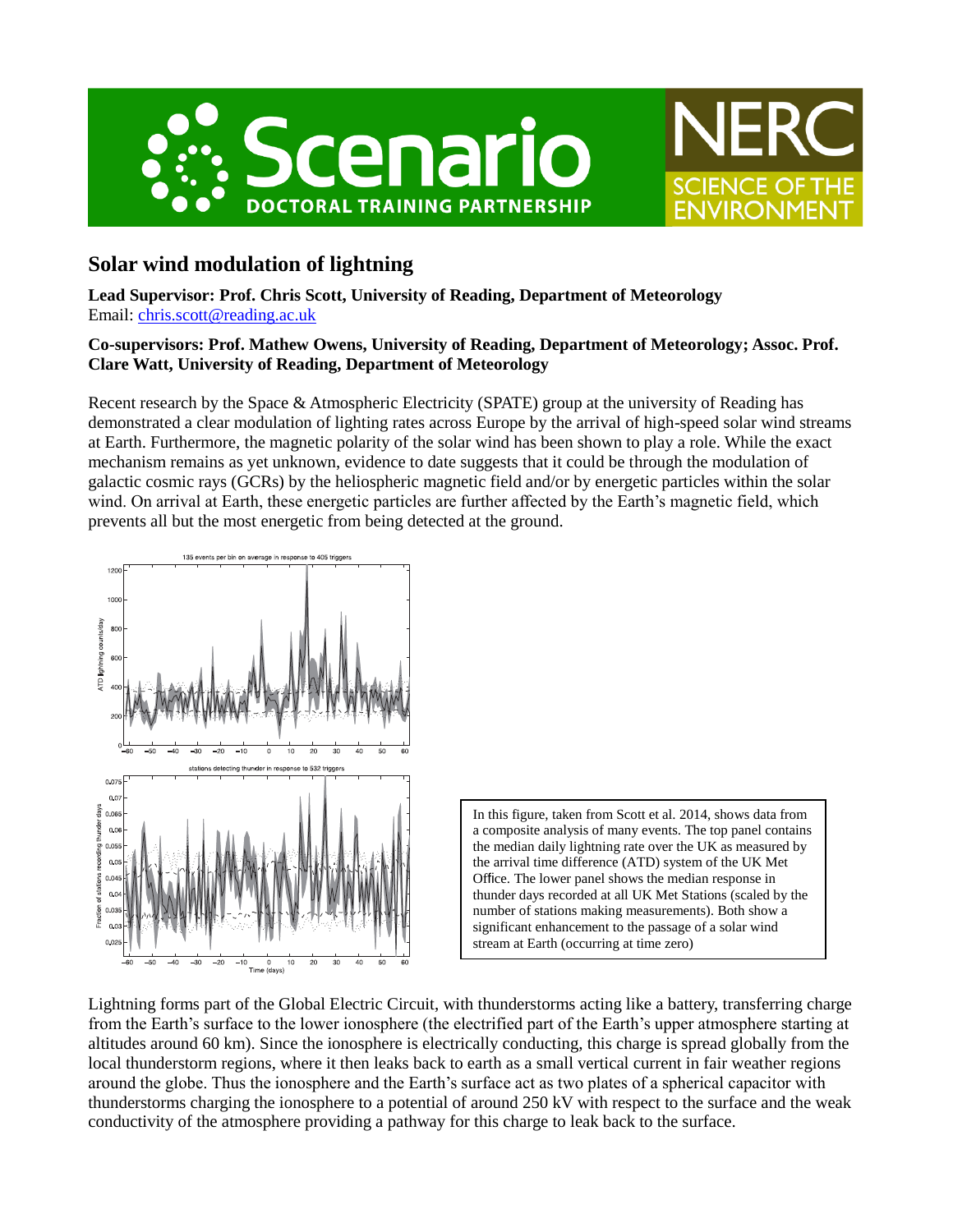Prior research by the project supervisor has demonstrated that it is not just the lower ionosphere that is enhanced by lightning, with the concentration of electrified layers at around 100km being enhanced following lightning activity on the ground.

The ionosphere in the southern hemisphere is known to be anomalously weak compared with that in the northern hemisphere and, since most lightning occurs over landmasses in the northern hemisphere, lightning is one potential cause for this anomaly.

There is clearly much to be learned about the influence of the solar wind on the Earth's upper and lower atmospheres. Since the upper atmosphere and ionosphere are dominated by variations in solar activity and solar wind, any mechanisms which link the upper and lower atmospheres provides a conduit by which solar activity can influence the lower atmosphere. In their work to date, researchers within the SPATE group have demonstrated that the passage of a high-speed solar wind stream can increase the observed lightning rate by as much as 30%. Since such solar wind streams rotate with the 27 day rotation of the Sun, their arrival at Earth is very predictable. Such information could potentially help in forecasting the severity of lightning storms.

Having identified this new area for research, in this project, there is great scope for expanding the work to date to identify the mechanisms involved, determine the global extent of the effects and provide insight into the potential for improving lightning forecasts.

#### **Training opportunities:**

The student will have the opportunity to attend the two week-long STFC postgraduate summer schools on the Sun and Solar Terrestrial Physics. In addition they will be encouraged to present their work at meetings of the UK specialist communities such as the Royal Astronomical Society's Magnetosphere, Ionosphere and Solar Terrestrial (MIST) meetings, the Wilson Group and the National Astronomy Meetings. This PhD topic is of relevance to the international science community too and there will be opportunities to attend overseas meetings such as the American Geophysical Union (AGU), the European Geophysical Union (EGU) and additional smaller international meetings where possible. In addition, the research is highly relevant to meteorological forecasting and, through the department's academic partnership with the UK Met Office, there will be opportunities to discuss their work with instrumental scientists, operational forecasters and computer modellers. The student will also benefit from the academic courses taught within the department and will have the opportunity of attending numerous seminars on a wide range of topics given by world-leading national and international visiting scientists.

#### **Student profile:**

This project would be suitable for students with a degree in physics, mathematics or a closely related environmental or physical science. Prior knowledge of statistical techniques and the ability to write computer code are highly desirable, with additional tuition given if necessary

### **References: (optional)**

Evidence for solar wind modulation of lightning Scott, C. J.; Harrison, R. G.; Owens, M. J.; et al., Environmental Research Letters, 9, 5, 2014 DOI: 10.1088/1748-9326/9/5/055004

Lightning as a space-weather hazard: UK thunderstorm activity modulated by the passage of the heliospheric current sheet, Owens, M. J.; Scott, C. J.; Bennett, A. J.; et al., Geophysical Research Letters, 42, 22, 9624-9632, 2015.

DOI: 10.1002/2015gl066802

Modulation of UK lightning by heliospheric magnetic field polarity, Owens, M. J.; Scott, C. J.; Lockwood, M.; et al., Environmental Research Letters, 9, 11, 2014